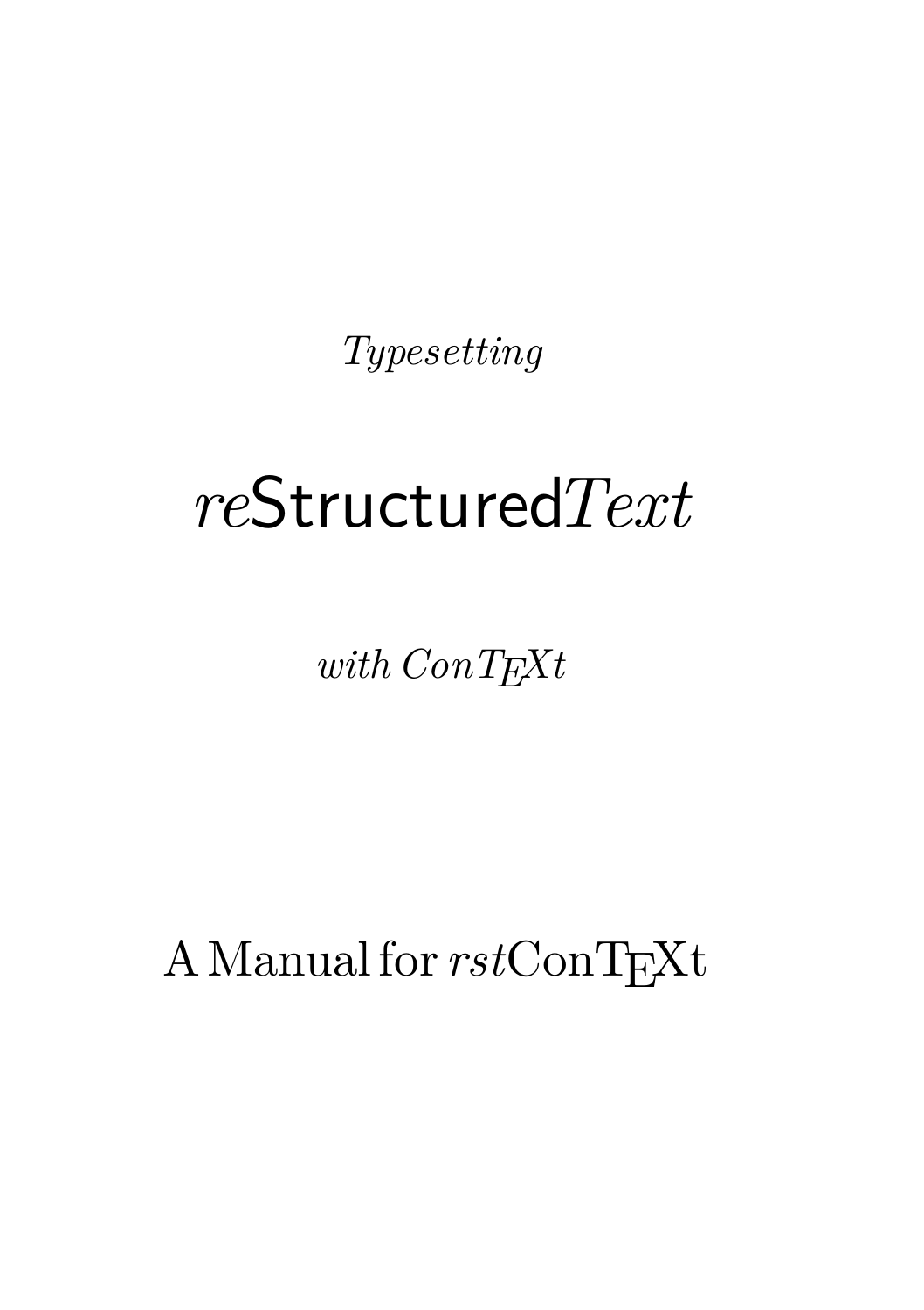Copyright 2010–2014 Philipp Gesang, Tübingen.

Mail any bug reports, patches or suggestions to string.format("%s@%s.com", "phg42.2a", "gmail"). Alternatively, pay a visit to **[my BitBucket handle](http://bitbucket.org/phg/)** or **[my home page](https://phi-gamma.net/coding)**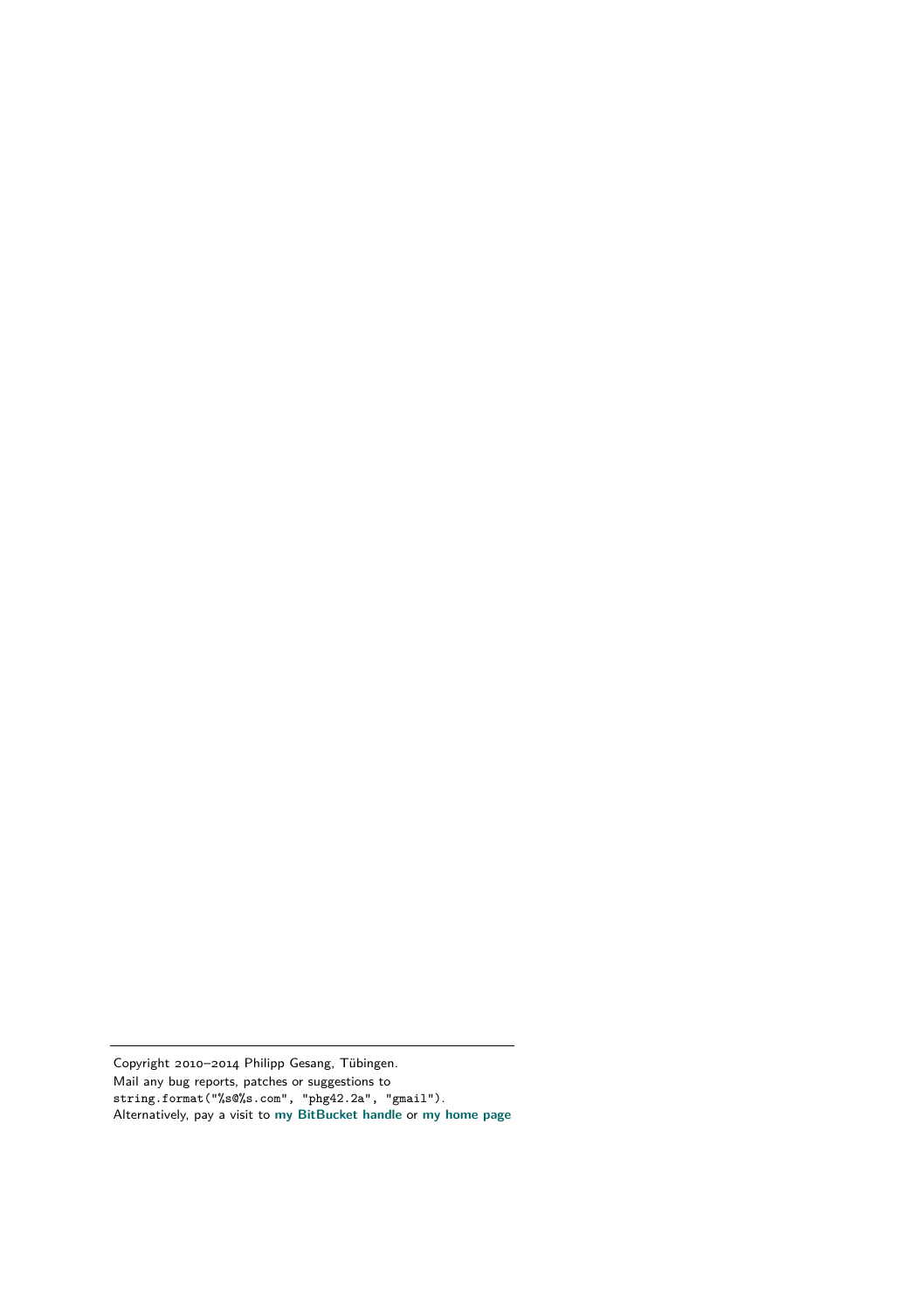# **CONTENTS**

| $\mathbf{1}$   | FEATURES NOT IMPLEMENTED<br>3                                 |
|----------------|---------------------------------------------------------------|
|                | Nesting 3 Hyperlinks 3                                        |
| $\overline{2}$ | <b>USAGE</b><br>$\overline{5}$                                |
|                | Invocation from the Command<br>Line 5 Module 6 RST projects 8 |
| 3              | <b>EXAMPLES</b><br>9                                          |
|                | Block Quotes 9 Numbered List<br>10<br>Line Blocks 11          |
| 4              | <b>DIRECTIVES</b><br>13                                       |
|                | Admonitions 13 Images 13<br>$Con-$<br>tainers<br>15           |
| 5              | SUBSTITUTION DIRECTIVES<br>17                                 |
| 6              | SPECIAL FEATURES 18                                           |
|                | Text Roles 18                                                 |
| 7              | ABOUT THIS SOFTWARE<br>21                                     |
| 8              | LICENSE<br>23                                                 |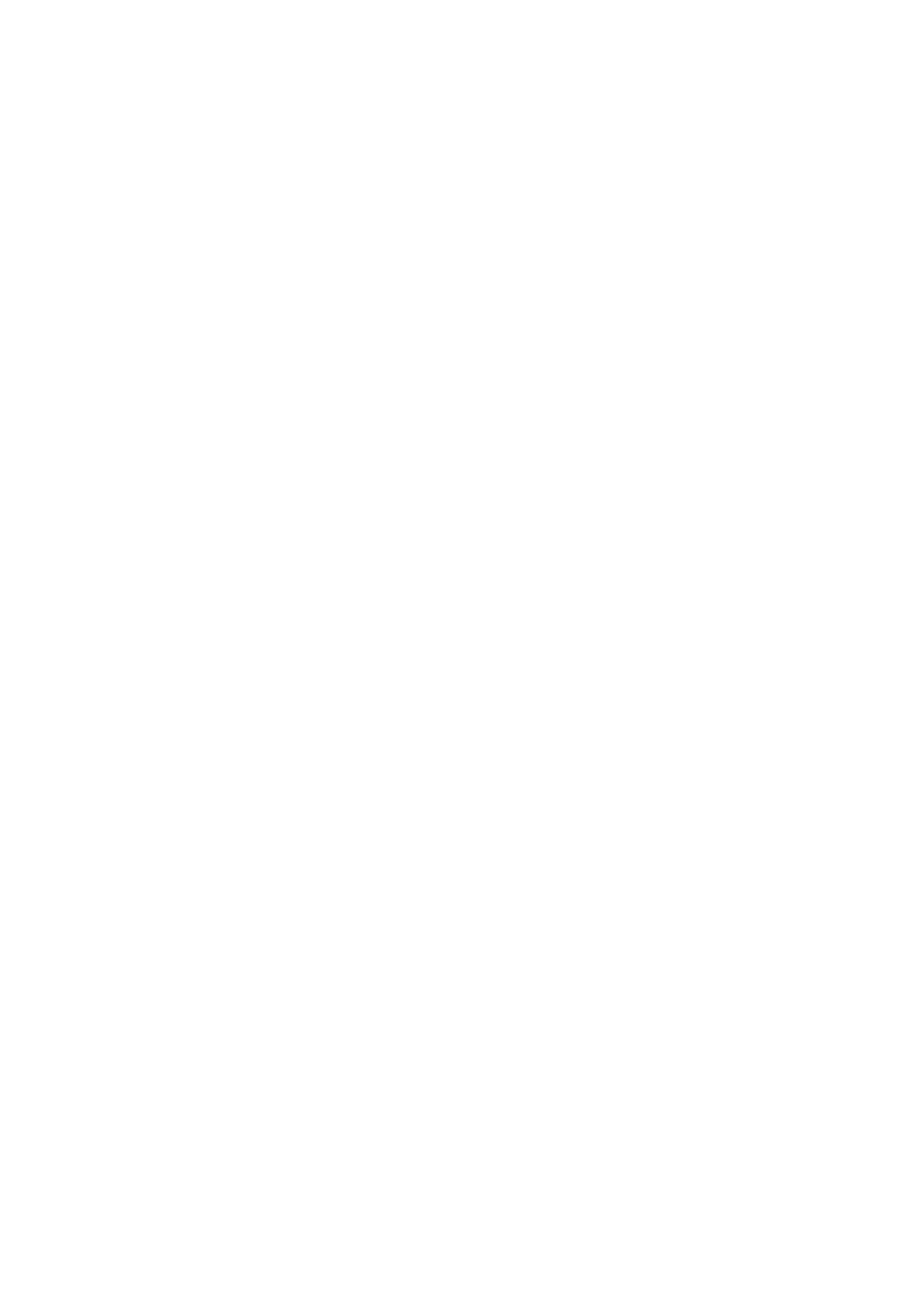# <span id="page-4-0"></span>1 Features Not Implemented

# *1.1 Nesting*

Proper nesting. So far only lists support real nested structures. There's no way you could have real paragraphs or bulleted lists inside table cells. The problem is that with true nesting some jobs like the dissection of tables would have to be moved from the formatter to the parser. If you feel you need thoroughly nested structures – e.g. grid tables in footnotes or bullet lists inside simple tables inside enumerations inside quotations inside footnotes – you should consider including ConTEXt code as substitution directives. (OTOH docutils' new and old LaTeX formatter seems to have problems with tables in footnotes as well. Not to mention its preference for enclosing random nested structures in quote-environments.)

Should you find yourself in desparate need of tables or whatever structures inside footnotes then I might agree to find a solution if you ask.

#### *1.2 Hyperlinks*

The hyperlink implementation should be fine in general use if you avoid certain situations.

- Never ever call your hyperlink targets anon  $#$ , where  $#$  stands for any integer. Just don't do it, OK? Great.
- Referencing a structure element like a section heading by means of an *empty link block* does work. However, if the element in question requests a page break (e.g. the vanilla chapter{#1} command),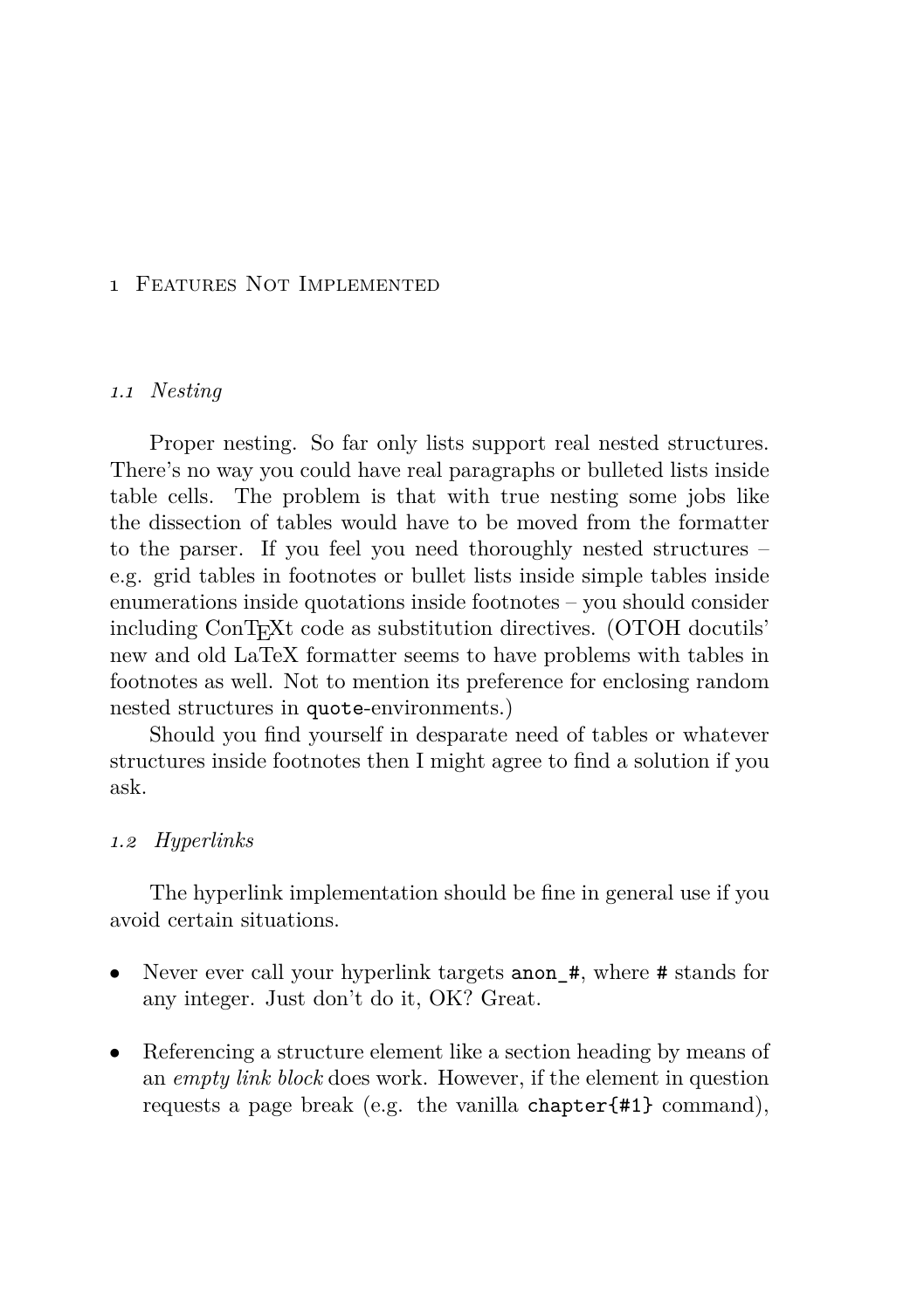the reference will link to the previous page instead and become useless. You can avoid this behaviour by referencing the section directly or by targetting the first paragraph in the section instead.

• Link chaining does not work with internal references. This is considered a low-priority bug and will be addressed during the next big hyperlink overhaul.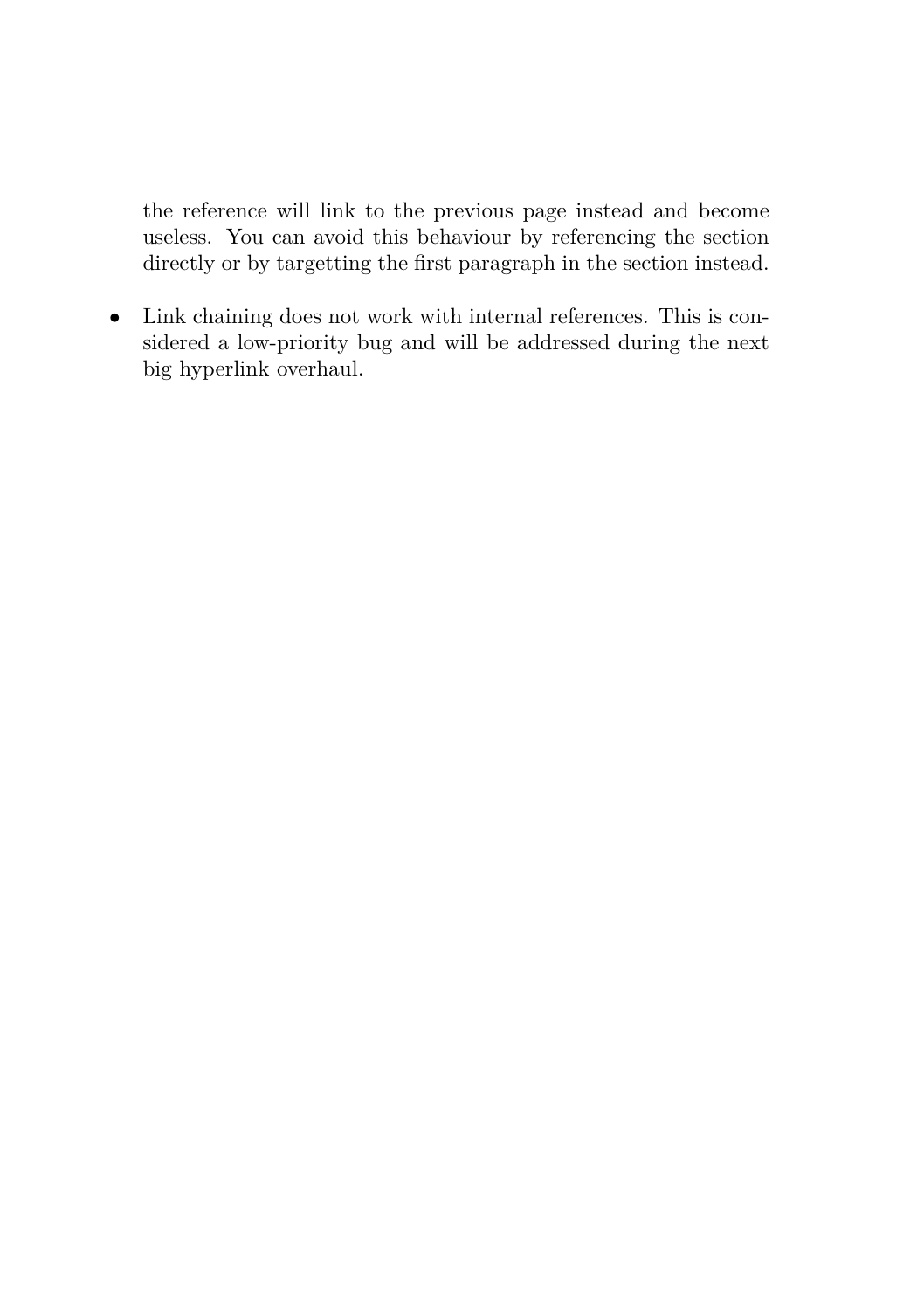# <span id="page-6-0"></span>2 Usage

#### *2.1 Invocation from the Command Line*

rst<sup>C</sup>onT<sub>E</sub>X<sup>t</sup> is integrated into the **mtxrun** command as a script, which relies, naturally, on the Lua interpreter of LuaT<sub>EX</sub>. Therefore, *rst*ConTEXt might not run at all on other Lua installations, at least not without modification of the source. Fortunately, every ConTEXt user is equipped with LuaT<sub>EX</sub> nowadays so this dependency should be trivial.

To generate ConTEXt code from a reStructuredText document named infile.rst, call mtxrun:

#### \$mtxrun --script rst --if=infile.rst --of=outfile.tex

You should now have a file outfile.tex that is ready to be run by ConT<sub>E</sub>Xt. With some exceptions the generated code is downward compatible with MkII, thus it does not matter for a start whether you decide to test it with texexec or context.

The resulting T<sub>EX</sub> file has rather a basic layout, if at all. This is intentional as you are expected to include it in a document after specifying your own setups. An example for prepended setups can be found in the environment for this manual (mod/doc/context/third/rst/manual.tex).

The output of  $rstConTrXt$  automatically inserts necessary setups for the components found in the input. Therefore, the starttext and stoptext commands are part of the output and may not be

specified in your setups file. For now you have to use the ConT<sub>E</sub>Xt command appendtoks <token> to starttext to add content like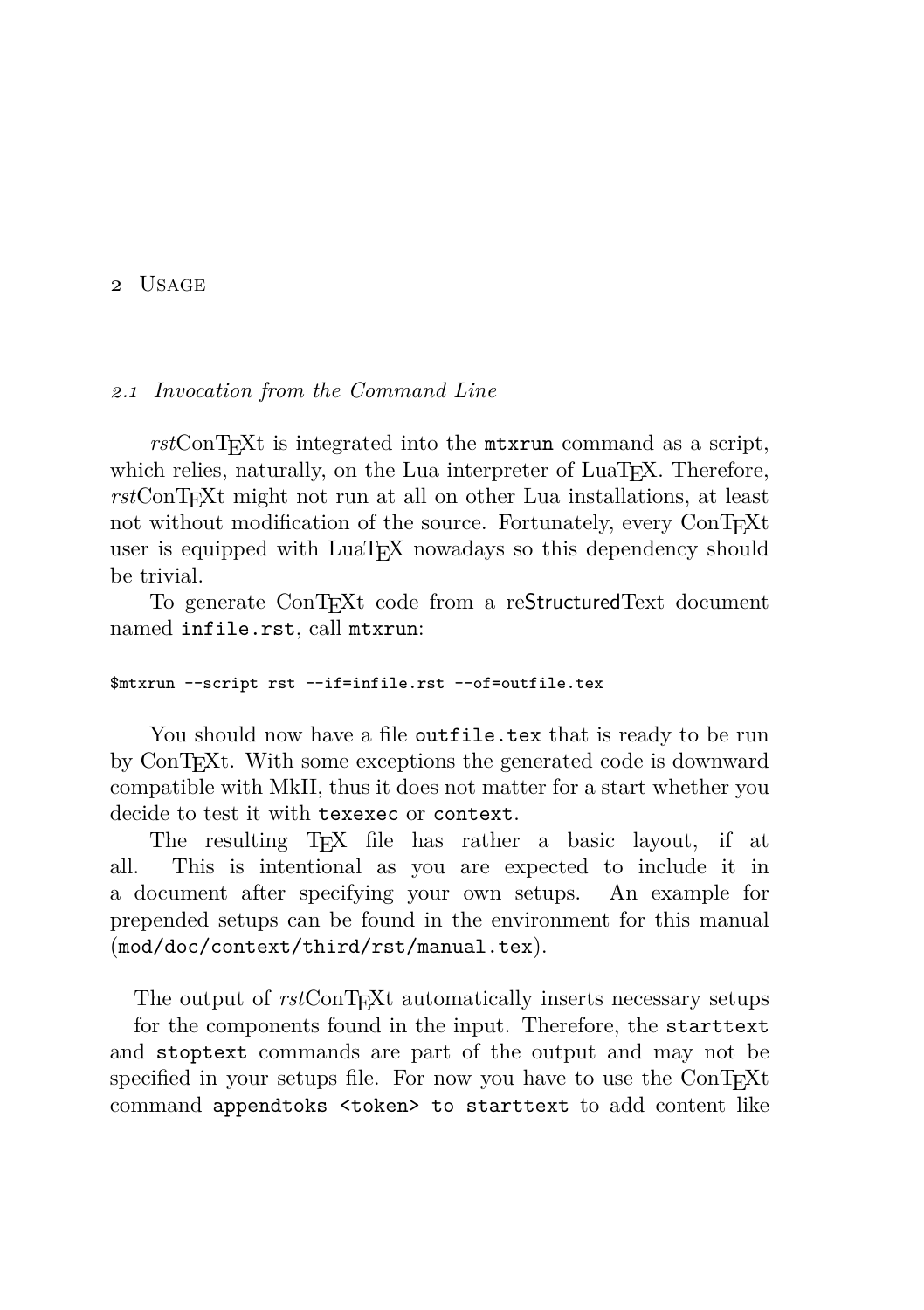title pages and indices to the result. This mechanism works reliable as long as you have an eye on the order in which the tokens are given. Again, have a look at manual.tex to get an impression how useful this can be. User hooks for these and other common constructs are thought of but have yet to be implemented.

To build the documentation, first create a temporary directory somewhere safe. Then copy or symlink the Lua files from mod/tex/context/third/rst/ and the manual source there as well:

```
$mkdir tmp; cd tmp
$ln -s ../mod/doc/context/third/rst/documentation.rst .
```
Now run *rst*ConT<sub>E</sub>X<sub>t</sub> on the main documentation file as follows:

```
$mtxrun --script rst --if=documentation.rst --of=doc.tex
```
Now run ConT<sub>EX</sub>t on the layout file:

\$context ../mod/doc/context/third/rst/manual.tex

This will include the generated code after a couple of setups – voilà, you have successfully built manual.pdf. (Note that the commands you have to issue in each of the steps vary across different OS. In the literal form the example might only work on Linux or POSIX compliant systems.)

*2.2 Module*

A provisional module for MkIV is included (t-rst.mkiv). Actually, the converter was thought of as a module for direct rendering of reStructuredText input initially, but certain objections diverted me from this path.

• *Typography*. It's all about the details. No matter how good your converter is, auto-generated code will not reach T<sub>EX</sub>'s omnipo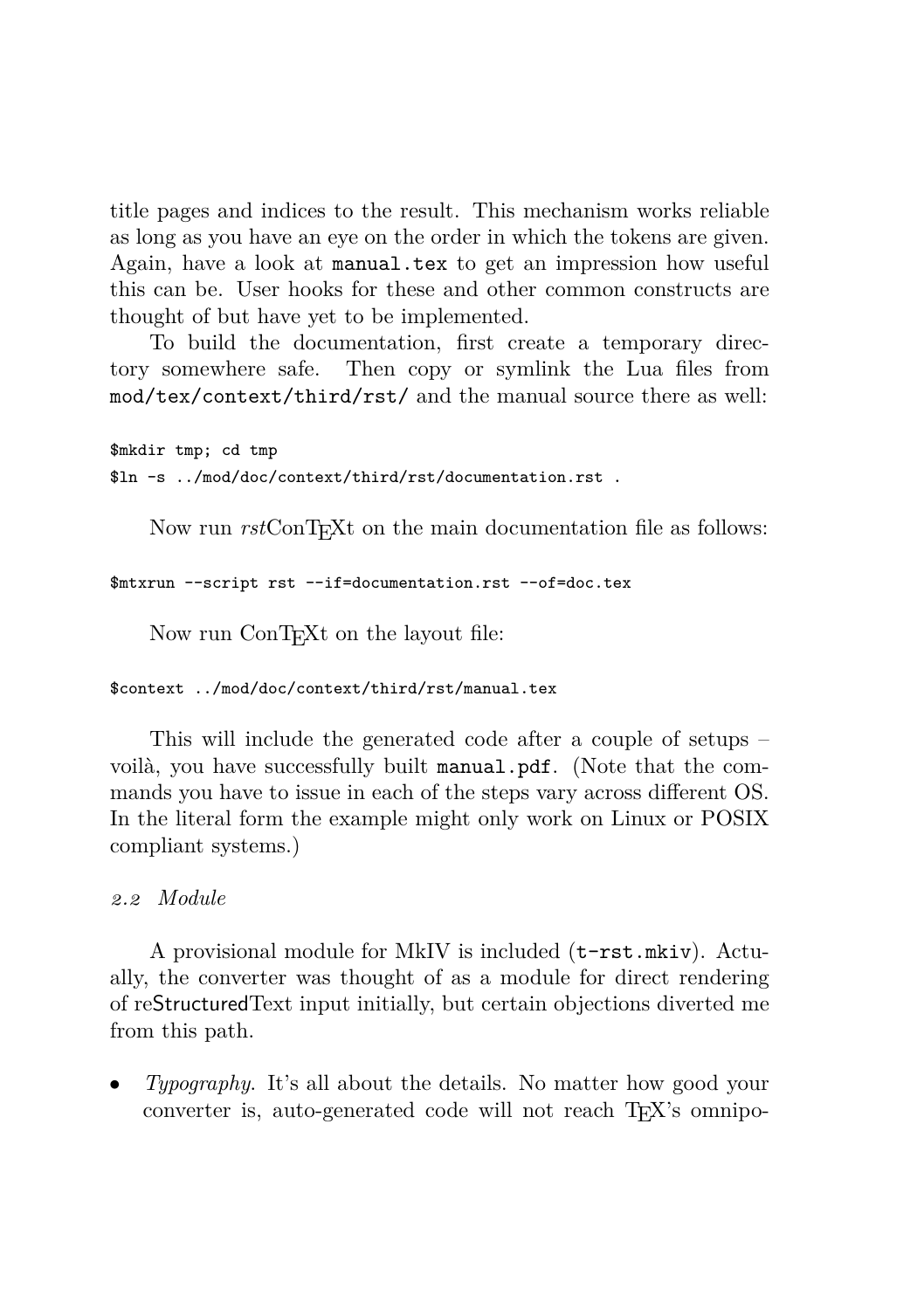tence and flexibility. *rst*ConT<sub>E</sub>Xt is a tool to generate raw material for your typesetting job, not a typesetting system in itself.

- *Testing*. Never underestimate the insights gained from reading the resulting ConT<sub>E</sub>Xt file. Quite some effort has been undertaken to make it human-readable, especially the setups.
- *MkII*. I'm not an MkII user at all, and compatibility with it is not a primary objective for  $rstConTrXt$ . However, an effort has been made to keep the output essentially MkII clean. Do not expect Unicode to work without precautions.

During the development readability of the generated code was alway one of the main goals of  $rstConTrXt$ . Quite some computing effort is made to reflow even simple things as paragraphs into a shape understandable by more than only the T<sub>E</sub>X machine. If you should at one point decide that your project is ripe for the typographical finish and you want to add local changes in form of T<sub>EX</sub> code only, you should be able to use the output of  $rstConTr Xt$  as starting point.

However, using the module may have advantages when testing. There is a usage example in moduletest.tex, introducing the macro \typesetRSTfile. Another example in hybridtest.tex demonstrates the ConT<sub>EXt</sub> command \RST as well as the corresponding environment.

To install the module simply copy the files into your local T<sub>E</sub>X tree, i.e. if the minimals reside in ~/context/, you would issue the following line:

# \$cp -r ./mod/\* ~/context/tex/texmf-local/

Then rebuild the filename database running context --generate. The module should be ready for use now.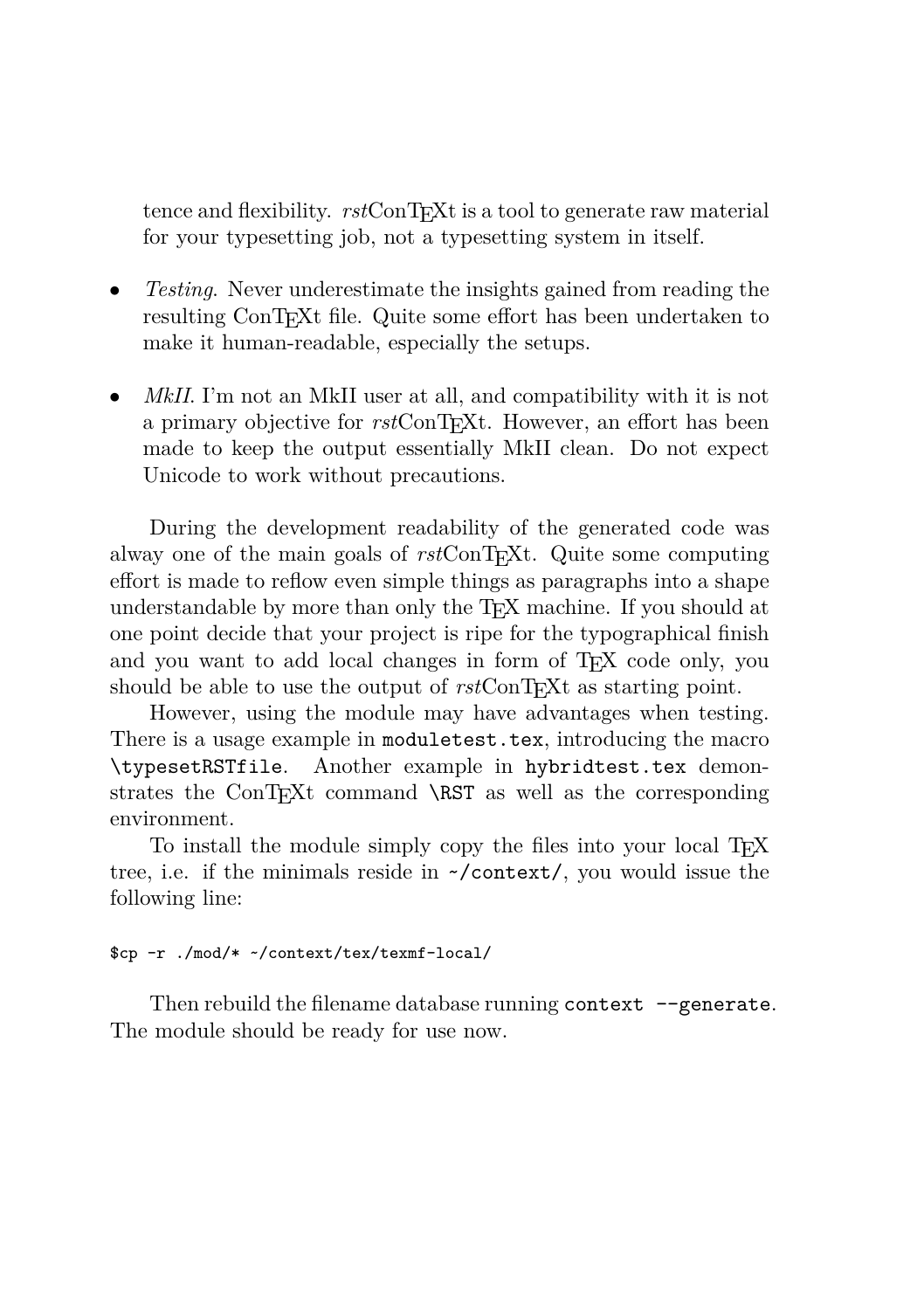# *2.3 RST projects*

In addition to the simple command \typesetRSTfile the module also provides means for handling multiple reStructuredText input files. This is achieved by so-called *inclusions*. An inclusion has to be defined first, using the macro \defineRSTinclusion, which receives up to three arguments in brackets. The first one specifies the *identifier* by which the inclusion will be referred to afterwards (cf.  $ConT_FXt's$ ) \useURL command). The second argument, which is mandatory as well, takes the file to be associated with an inclusion. Finally, optional setups can be passed to the parser via the third argument (cf. the section on **[Tabs](#page-20-0)**). E.g.:

```
\usemodule[rst]
\defineRSTinclusion [first][inc-first.rst]
\defineRSTinclusion[second][inc-second.rst][expandtab=true,shiftwidth=8]
\defineRSTinclusion [third][inc-third.rst]
```
Those inclusions are afterwards accessible *within* the \[start|stop]project environment, and can be dereferenced by \RSTinclusion, which takes the identifier as a single argument in brackets:

```
\startRSTproject
\RSTinclusion [first]
\RSTinclusion[second]
\RSTinclusion [third]
\stopRSTproject
```
Within the project environment, *rst*ConT<sub>EX</sub><sup>t</sup> allows for arbitrary ConTEXt markup.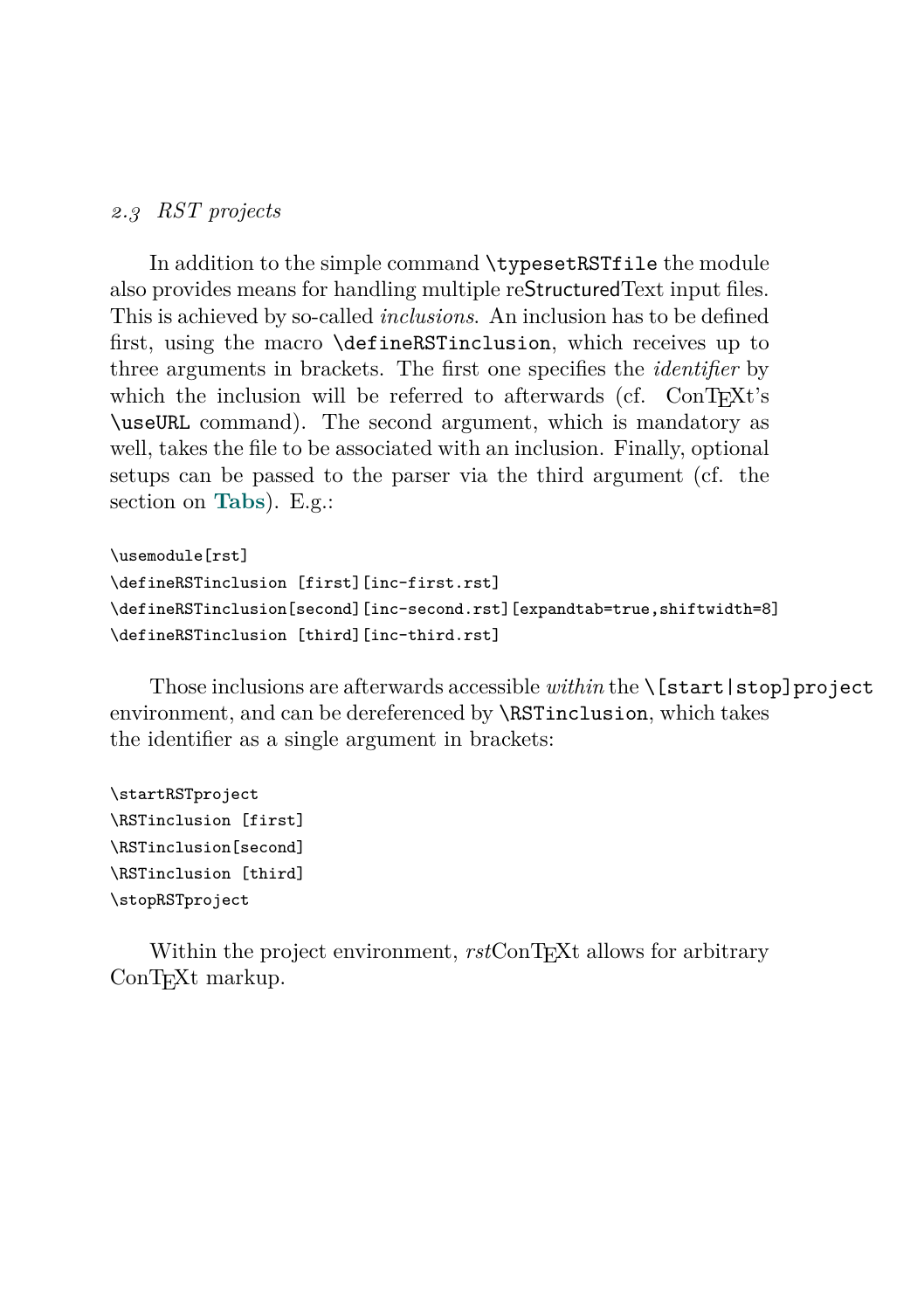# <span id="page-10-0"></span>3 Examples

*rst*ConTEXt was developed for the largest part by going through the reStructuredText **[specification](http://docutils.sourceforge.net/docs/ref/rst/restructuredtext.html)** step by step and tested against the examples given both in the spec and in the **[quick reference](http://docutils.sourceforge.net/docs/user/rst/quickref.html)**. Therefore you should refer to those examples first (and drop me a note immediately if any of them stopped working). All kinds of text blocks and inline markup have been implemented with the exception of anything mentioned in the section on **[Features Not Implemented](#page-4-0)**. Some of them that I have not found a real-world usage for (such as *definition lists*) do not yet have a presentable output – there is room for improvements that should be supplied by somebody who actually uses those features.

#### *3.1 Block Quotes*

The *block quote* syntax is fully supported, including attributions. For instance, the next snippet:

Some people have made the mistake of seeing Shunt's work as a load of rubbish about railway timetables, but clever people like me, who talk loudly in restaurants, see this as a deliberate ambiguity, a plea for understanding in a mechanized world.

#### --- Gavin Millarrrrrrrrrr on Neville Shunt

gets you a neatly indented quotation, typeset in a slightly smaller font magnitude.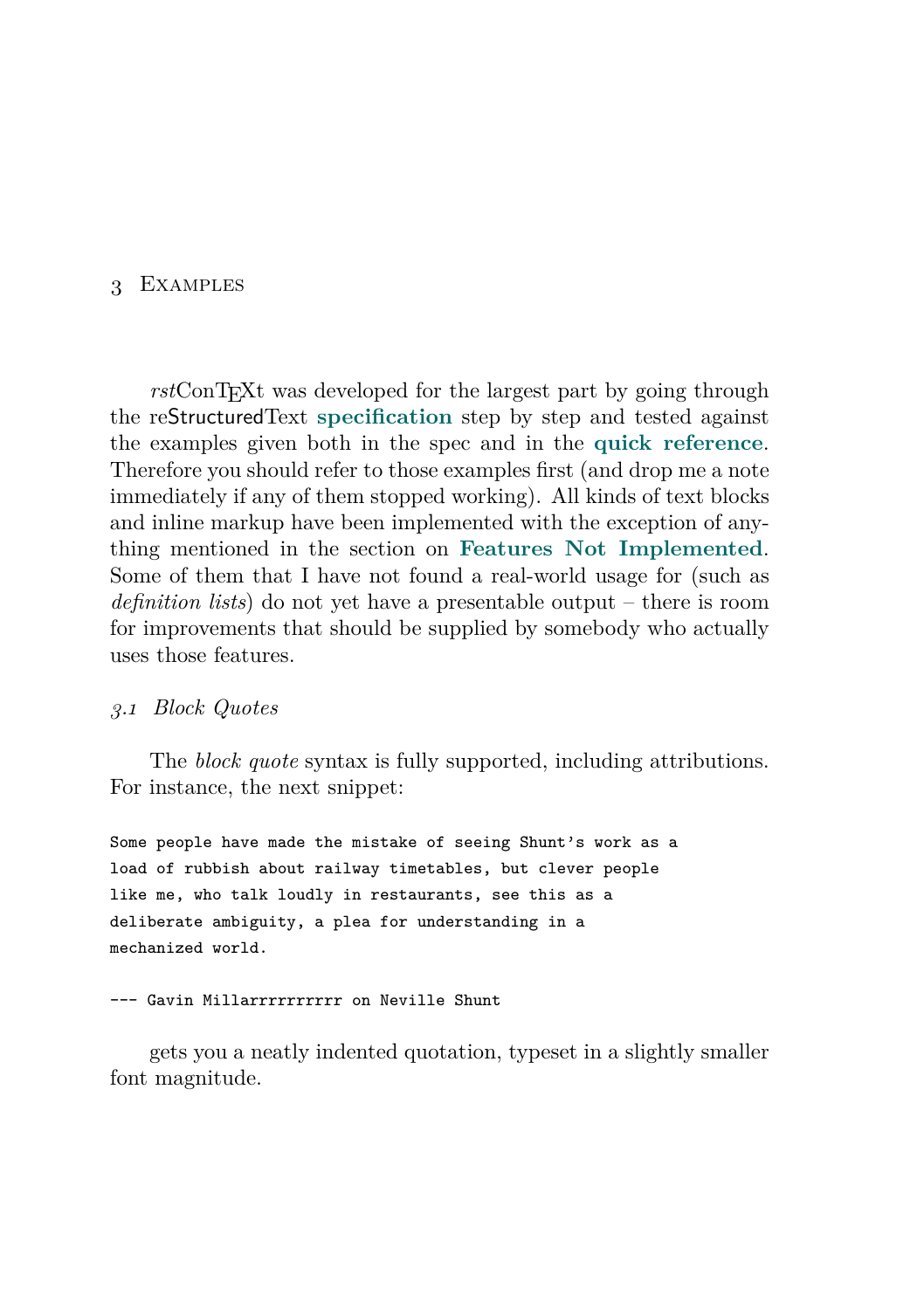Some people have made the mistake of seeing Shunt's work as a load of rubbish about railway timetables, but clever people like me, who talk loudly in restaurants, see this as a deliberate ambiguity, a plea for understanding in a mechanized world.

*Gavin Millarrrrrrrrrr on Neville Shunt* Don't forget proper indentation.

*3.2 Numbered List*

Save for nesting lists are fully implemented in  $rstConTrXt$ . The following code typesets a triple-nested list with different kinds of bulleting / numbering:

i. First order list, first entry. ii. First order list, second entry. iii. First order list, third entry. Second order list, first entry. #. Third order list, first entry. #. Third order list, second entry. #. Third order list, third entry. Real nesting rules! Second order list, second entry. iv. First order list, fourth entry. v. First order list, fifth entry.

The result looks like this: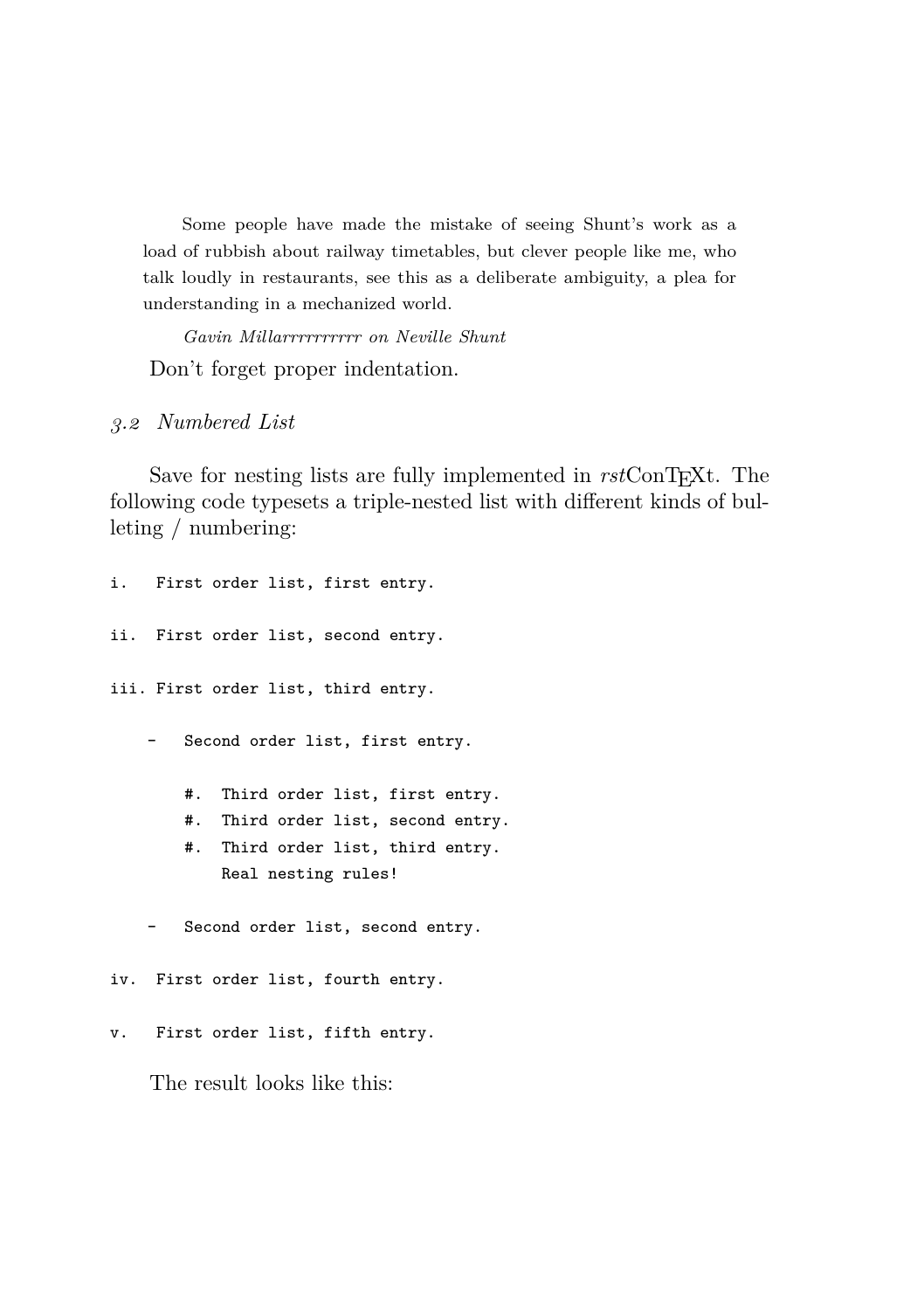- i. First order list, first entry.
- ii. First order list, second entry.

iii. First order list, third entry.

−Second order list, first entry.

1. Third order list, first entry.

2. Third order list, second entry.

3. Third order list, third entry. Real nesting rules!

−Second order list, second entry.

iv. First order list, fourth entry.

v. First order list, fifth entry.

Don't forget the blank lines between list items.

*3.3 Line Blocks*

Line blocks are a convenient environment for parts of the text that need to preserve line breaks and indentation. This makes it the first choice for most kinds of poems:

```
| When does a dream begin?
| Does it start with a goodnight kiss?
| Is it conceived or simply achieved?
| When does a dream begin?
|
| When does a dream begin?
```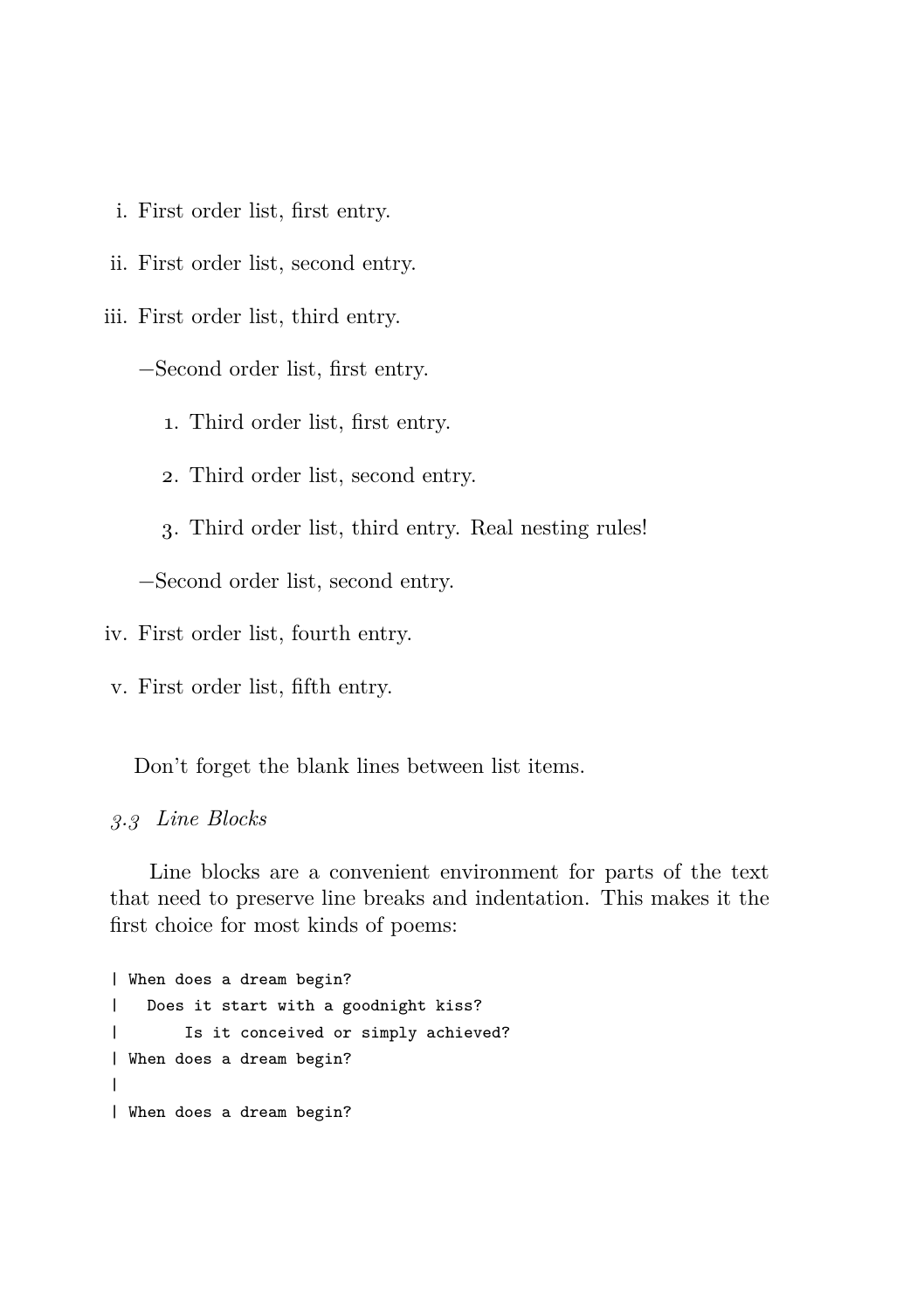```
| Is it born in a moment of bliss?
       Or is it begun when two hearts are one?
| When does a dream exist?
|
| The vision of you appears somehow
   Impossible to resist
| But I'm not imagining seeing you
   For who could have dreamed of this?
|
| When does a dream begin?
   When reality is dismissed?
       Or does it commence when we lose all pretence?
| When does a dream begin?
```
Indentation, continued lines, etc. should work out without problems:

When does a dream begin? Does it start with a goodnight kiss? Is it conceived or simply achieved? When does a dream begin? When does a dream begin? Is it born in a moment of bliss? Or is it begun when two hearts are one? When does a dream exist? The vision of you appears somehow Impossible to resist

But I'm not imagining seeing you For who could have dreamed of this?

When does a dream begin?

When reality is dismissed?

 Or does it commence when we lose all pretence? When does a dream begin?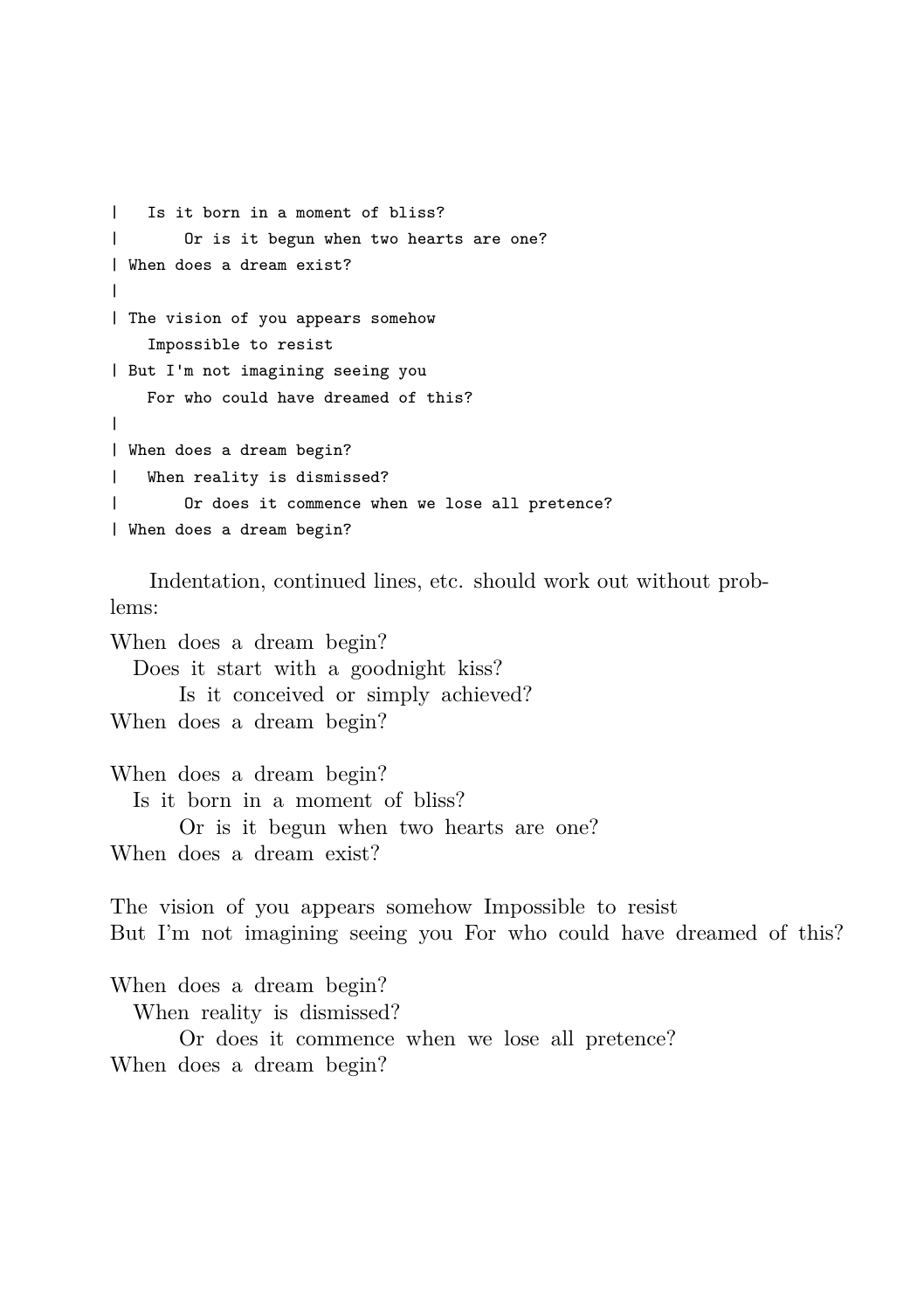#### <span id="page-14-0"></span>4 Directives

#### *4.1 Admonitions*

The following admonition directives have been implemented:

#### 4.1.1 Caution

The *caution* directive results in the text being prefixed by one "dangerous bend" symbol in order to resemble the "wizards only" passages of the TeXbook. For example, the directive:

.. caution:: White mice do worse in experiments than grey mice.

will result in the following:

White mice do worse in experiments than grey mice.

### 4.1.2 Danger

Similar to the *caution* directive, the *danger* directive prefixes the given text with two "dangerous bends" giving it the look of Knuths's "esoteric" annotations.

Don't forget to align paragraphs that end a literal block!

#### *4.2 Images*

Including pictures is easy using the *image* directive: simply supply it the name of the image file as in .. image:: cow. If the format is supported by ConT<sub>EXt</sub> the suffix can be neglected.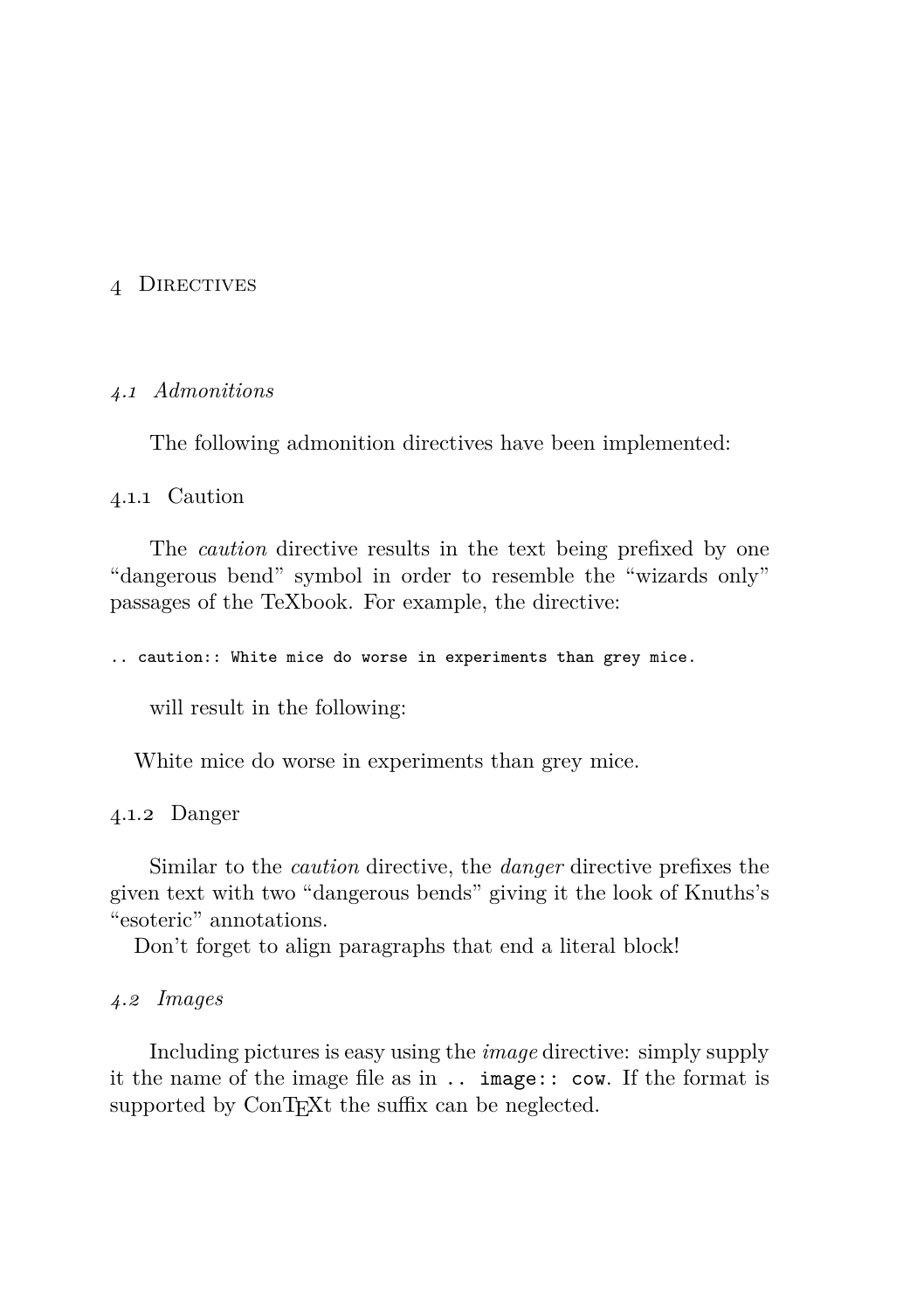The placement of images can be controlled via a set of optional arguments, each of which has to be specified on single line in key: value style:

```
.. image:: cow
   width: hsize
   caption: A generic Dutch cow.
```
This will place your image somewhere close to the spot where you defined it. (The placement parameter to placefigure will be set to here by default.)



**Figure 4.1** A generic Dutch cow (*bos primigenius taurus*).

The supported parameters are width (alias: size), caption and scale. The *width* parameter accepts the values hsize (alias: fit,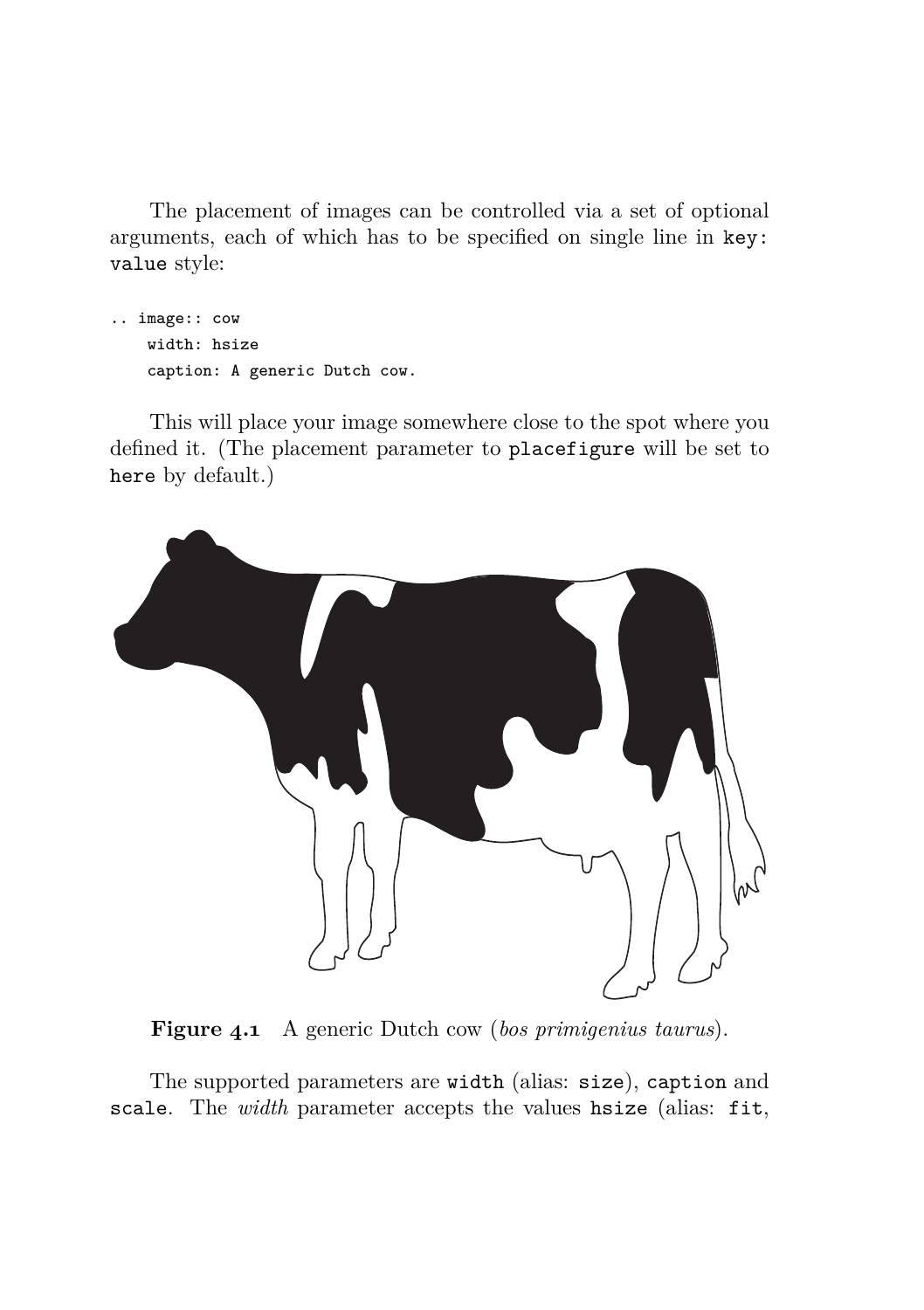broad) or normal. Alternatively, the *scale* parameter allows for arbitrary manipulation of the desired magnification; it defaults to 1 (unscaled). The value passed as *caption* parameter will be used in as the caption text of the image.

# *4.3 Containers*

Upon request  $rstConTrXt$  now supports another kind of directive, namely **[containers](http://docutils.sourceforge.net/docs/ref/rst/directives.html#container)**. Due to their being defined explicitly in terms of HTML, *containers* lack a corresponding construct in ConT<sub>E</sub>Xt (or T<sub>EX</sub> for that matter). Some parts of ConT<sub>EX</sub>t (e. g. \framed) come quite close with respect to functionality as well as generality. However, none of the candidates alone covers the entire spectrum of functionality that **[containers](http://docutils.sourceforge.net/docs/ref/rst/directives.html#container)** are supposed to. For that reason the implementation leaves them essentially undefined.

If an explicit name is specified, then the container directive maps to the environment of that name. Anonymous containers are interpreted as a TEX group. Any text block inside the element is treated as ordinary paragraph. In below example the content will be handled as if between \startxyzzy and \stopxyzzy, where it is up to the user to define the *xyzzy* environment:

```
This is a paragraph.
.. container:: xyzzy
    whatever
    foo **bar** baz
```
This is another paragraph.

The middle part translates to ConT<sub>E</sub>Xt as follows:

\start[xyzzy]%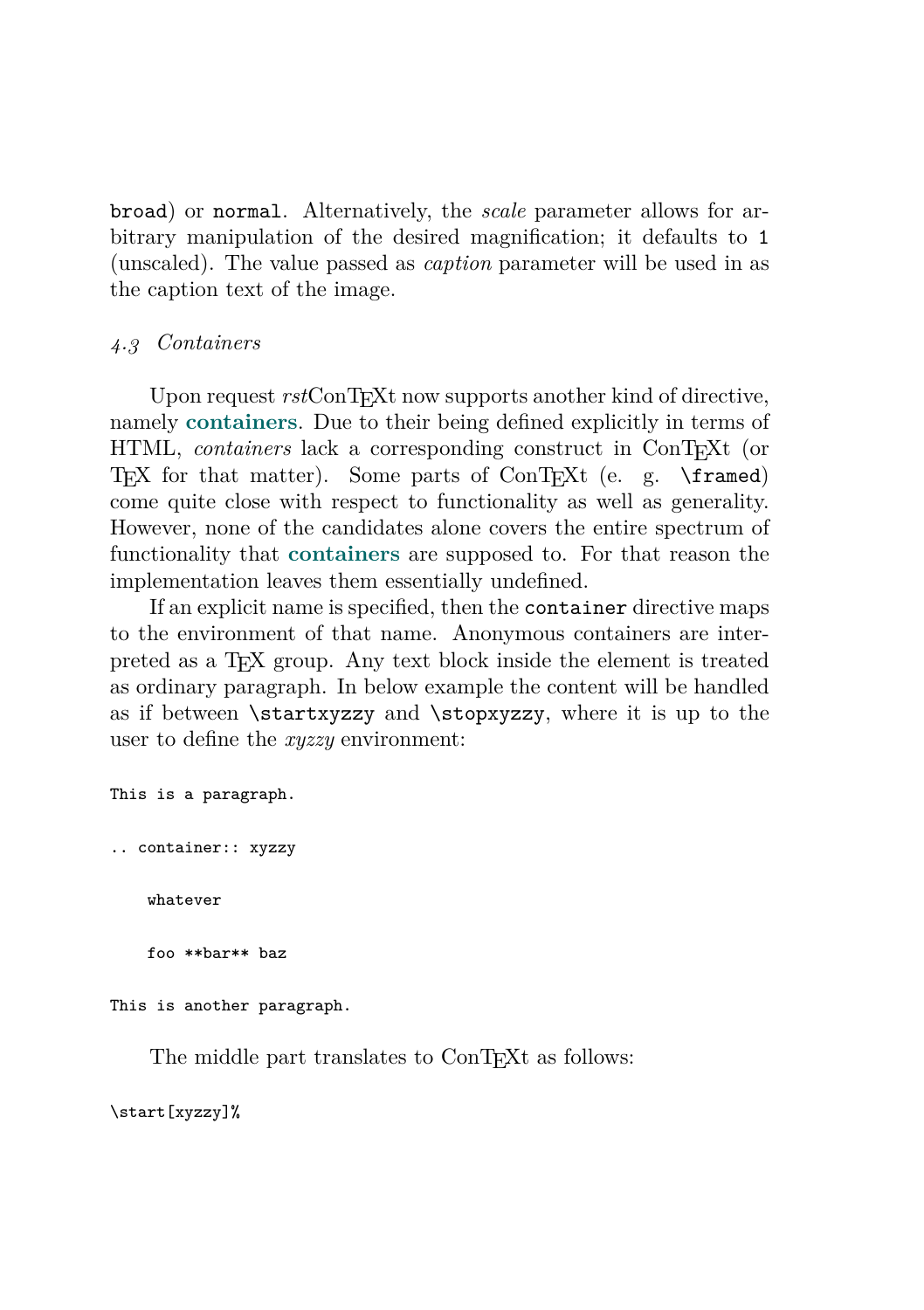whatever

foo {\sc bar} baz \stop

Note that the \start[foo]/\stop-environment is equivalent to \startfoo/\stopfoo, except that the environment doesn't actually need to be defined.

Support for the *container* directive is considered experimental. Suggestions for improving or extending the current implementation are always welcome.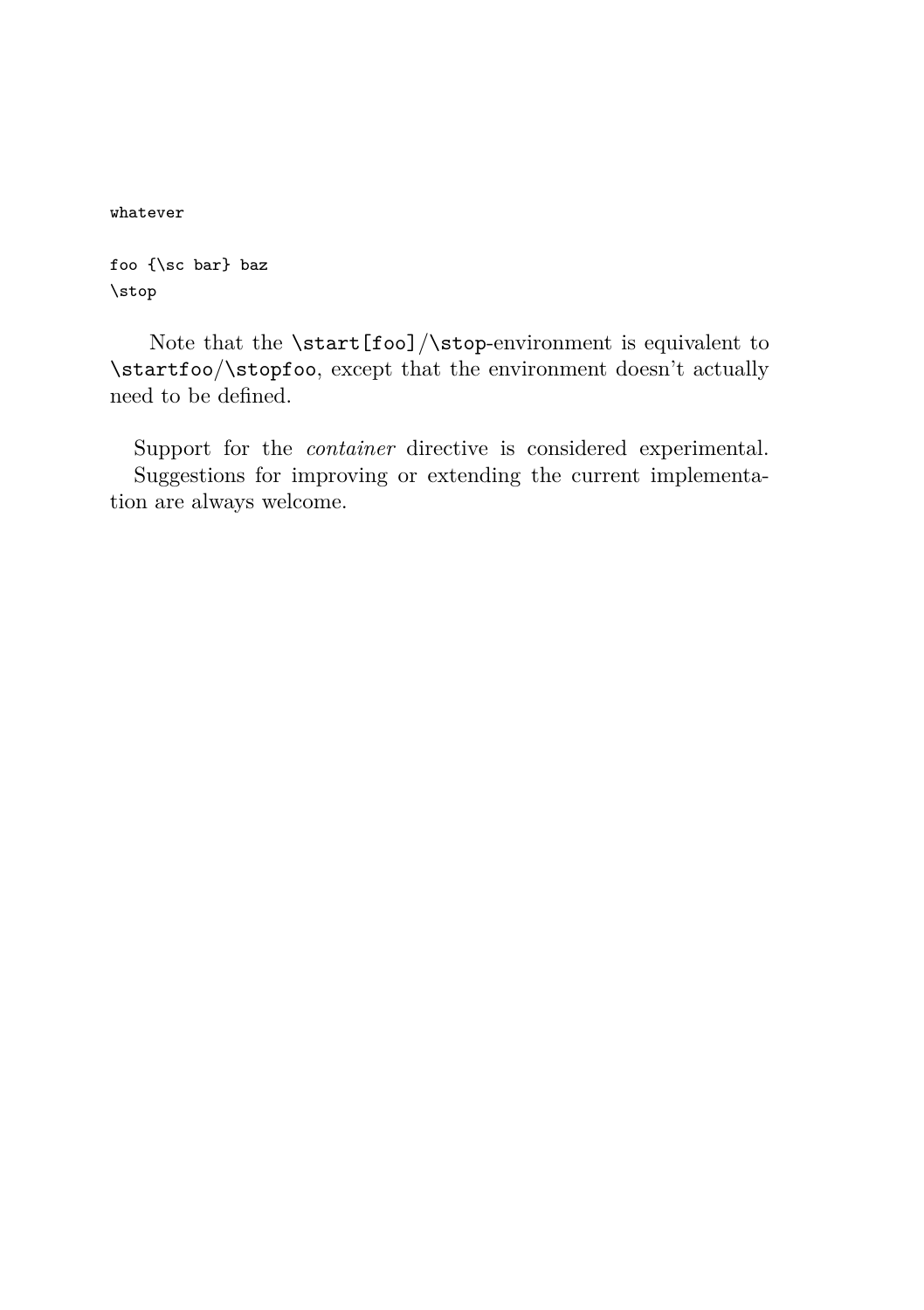#### <span id="page-18-0"></span>5 Substitution Directives

There are substitution directives for simple *replacing* and for insertion of LuaT<sub>EX</sub>'s three languages: MetaPost, Lua and, of course, T<sub>E</sub>X.

Ordinary text replacement is done via the replace substitution directive. E.g. in the main text you consistently use  $|$ replaceme $|$ and have all its occurences substituted by I wasn't in the mood to write out this long sentence. like in the next snippet:

```
.. |replaceme| replace::
   I wasn't in the mood to write out this long sentence.
```
The code insertions work similarly. You have to specify some phrase that gets substituted by the code you supply. E.g. this document accesses the fancy logos predefined in the ConTEXt core via substitutions:

```
.. |CONTEXT| ctx:: \CONTEXT
.. |LUATEX| ctx:: \LUATEX
```
Etc. pp. The respective directive names are ctx, mp and lua. In order to get a  $\bullet$  drawn on spot, you would define a Metapost substitution:

```
.. |circle| mp::
   fill fullcircle scaled(8) withcolor blue;
```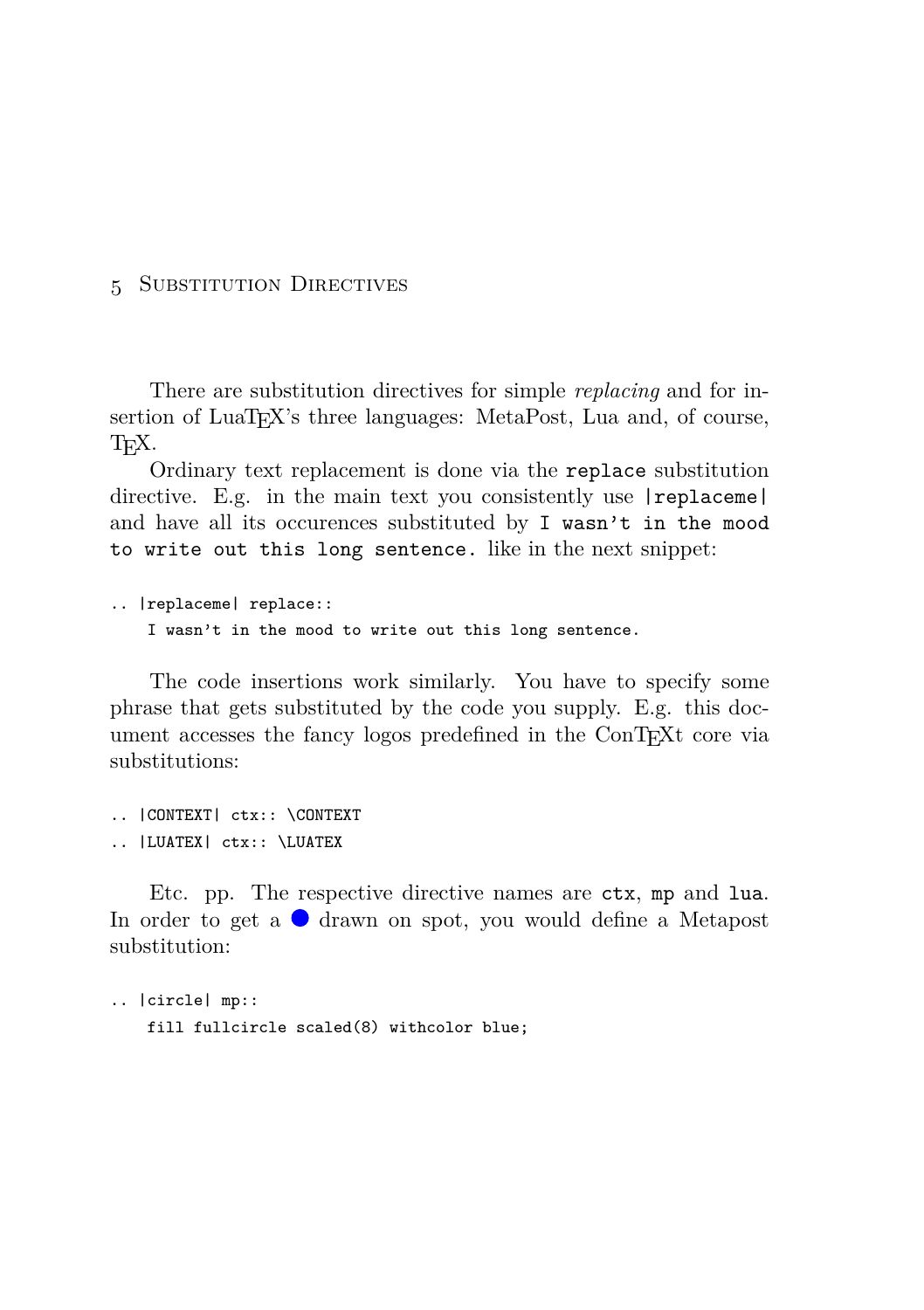#### <span id="page-19-0"></span>6 Special Features

#### *6.1 Text Roles*

The default *role* for interpreted text is *emphasis*.

The role marker provides explicit access to formatting commands. The formatting routine for inline literals can be called with the role marker literal, strong emphasis likewise is achieved via the role marker strong\_emphasis.

Other roles that lack an equivalent among inline markup are bold, ss (alias sans\_serif), uppercase, lowercase and colors. Color roles begin with the string color (the underscore is compulsive), followed by either the string rgb\_ or a **[valid color name](http://wiki.contextgarden.net/Colors#Using_predefined_colors:_.5Csetupcolor)**. An rgb vector is specified in decimal. Its values can be separated by either dashes or underscores. Thus, color  $rgb.3.5.8$  is a valid rgb expression, as is color rgb  $0-1-0$ . Unforturnately, the colon character : has to be escaped in color expressions, e.g. color\_gray:5.

For example, to give Mr. Neville Shunt's work an apt typographic representation you can use these roles instead of the standard inline markup:

```
:color_rgb_.9_.2_.7:`Chuff`, chuff, :literal:`chuffwoooooch`,
woooooch! Sssssssss, sssssssss! :uppercase:`Diddledum`,
`diddledum`, diddlealum. :literal:`Toot`, toot. The train
:bold:`now` standing :color_gray\:5:`at` platform :ss:`eight,
tch`, tch, :color_rgb_0-1-0:`tch`,
:color rgb .5-.6-.2:`diddledum`, diddledum.
:lowercase:`Chuffff`, :strong emphasis:`chuffffiTff`
eeeeeeeeaaaaaaaaa :color red: `Vooooommmmm`.
```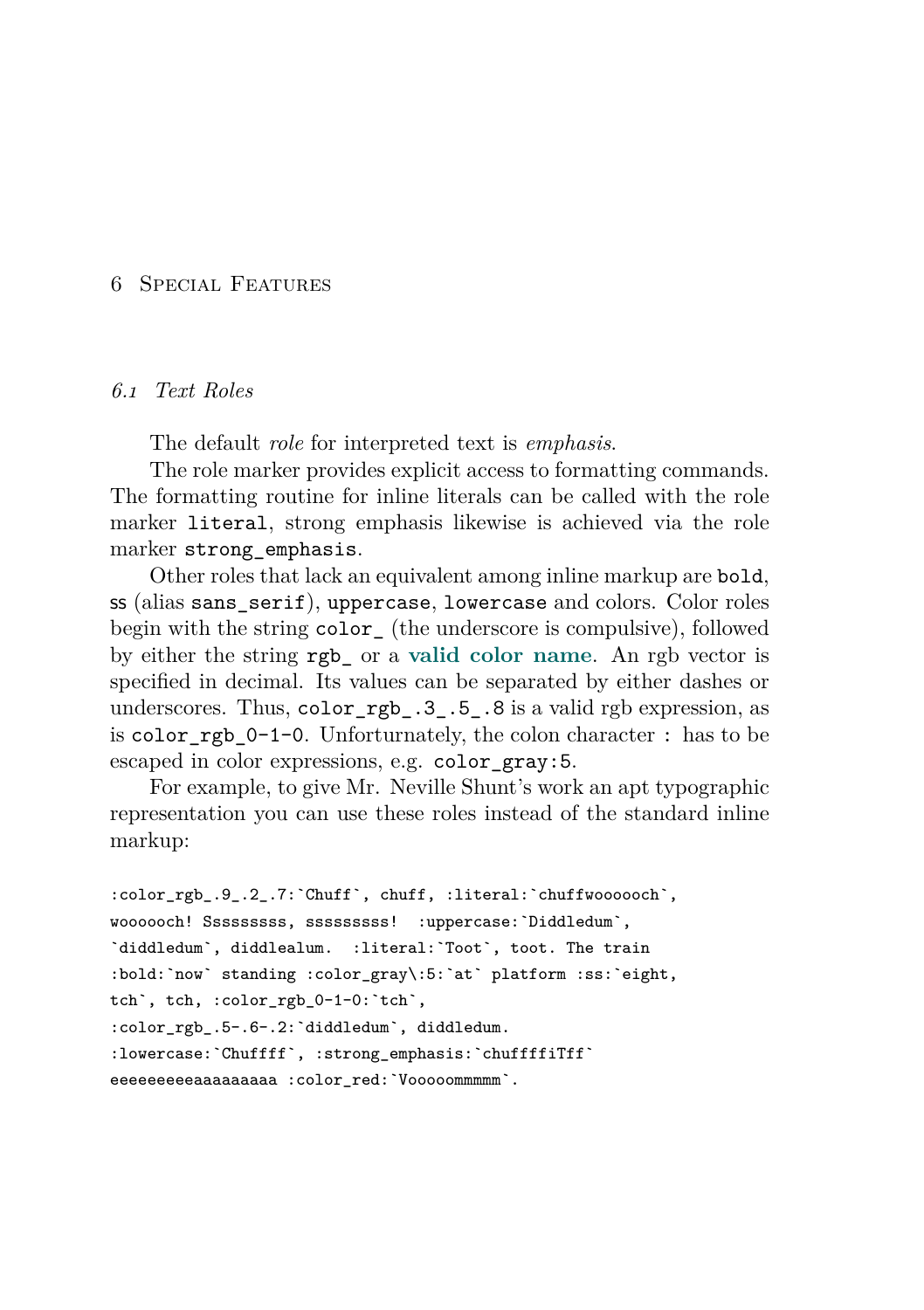which yields when passed through  $rstConTrXt$ :

Chuff, chuff, chuffwoooooch, woooooch! Ssssssssss, ssssssssss! DIDDLEDUM, *diddledum*, diddlealum. Toot, toot. The train **now** standing at platform eight, tch, tch, tch, diddledum, diddledum. chuffff, CHUFFFFITFF eeeeeeeeeaaaaaaaaa Vooooommmmm.

1 Bibliography and Citations

Not much for now concerning the usage of Taco's bib system. It's just that I use my own bibliography system and never became sufficiently familiar with the standard ConT<sub>EX</sub>t approach. If you feel that *the current support should be improved then feel free to contact me!* I will need somebody for testing.

When  $rstConTrXt$  first encounters a citation ([texbook] ) it automatically looks up a bibliography in the working directory by the name of jobname. E.g. with a main file manual.tex bibtex will use the database called manual.bib. Symlinking your bibliography file in the local tree should suffice and you can keep whatever directory structure you prefer. (Speaking for myself, bib data usually resides in its own subdirectory, so I'd use symlinks, too.)

# <span id="page-20-0"></span>2 Tabs

The reStructuredText specification requests that tabs (ASCII no 9) be treated as **[spaces](http://docutils.sourceforge.net/docs/ref/rst/restructuredtext.html#whitespace)**. Converting your tabs to spaces might be a good preparation for an *rst*ConT<sub>E</sub>X<sup>t</sup> run. However, as of version 123 rst ConT<sub>EX</sub>t comes with built-in tab expansion. It can be enabled by supplying an optional argument to the typesetRSTfile command:

# \usemodule[rst] \typesetRSTfile[expandtab=true,shiftwidth=4]{myfile.rst}

The argument expandtab triggers a prepocessing step which expands all tabulation characters (t and v) into the correct amount of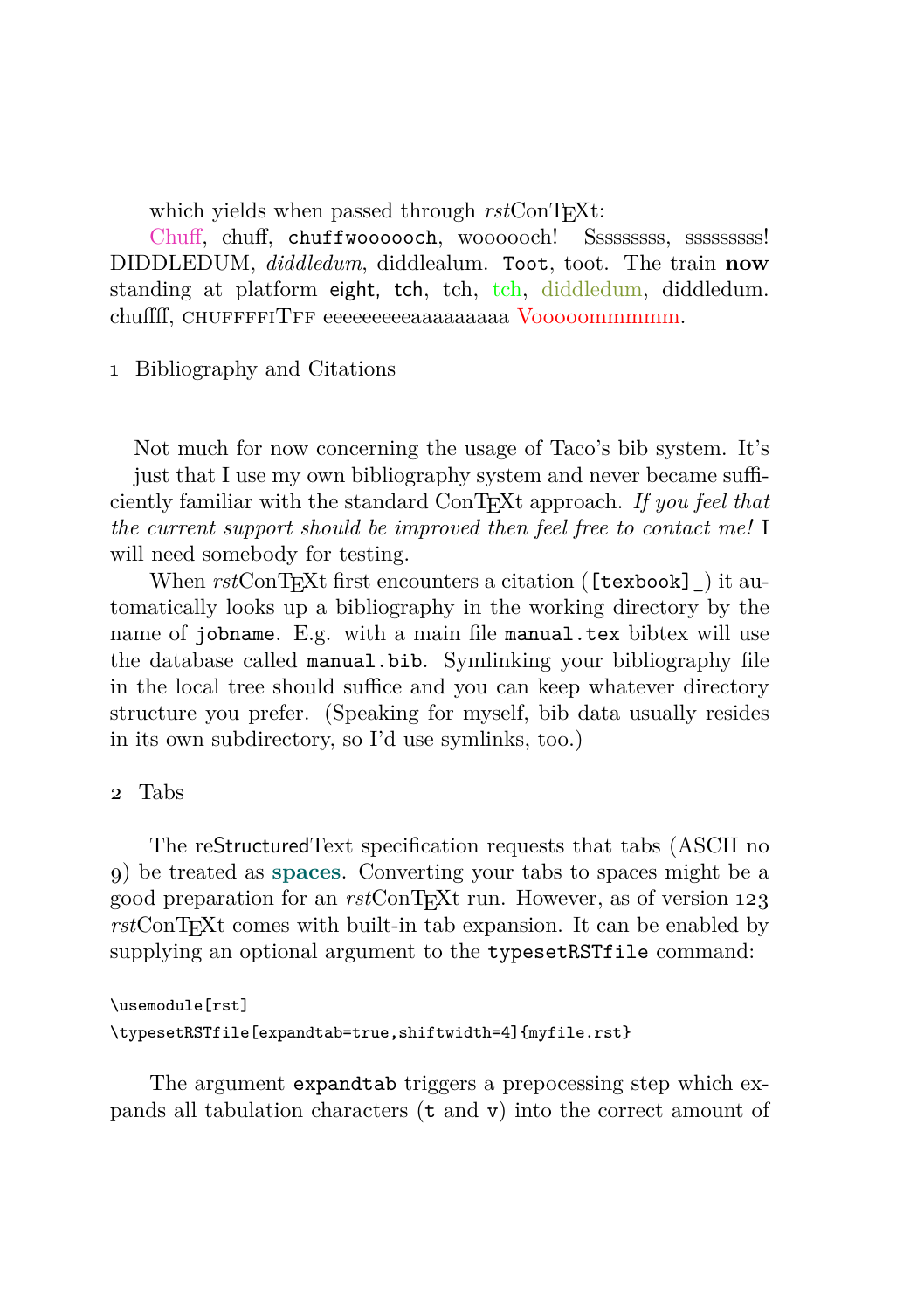spaces. Optionally, the tab stop distance can be configured using the shiftwidth parameter, which defaults to 4.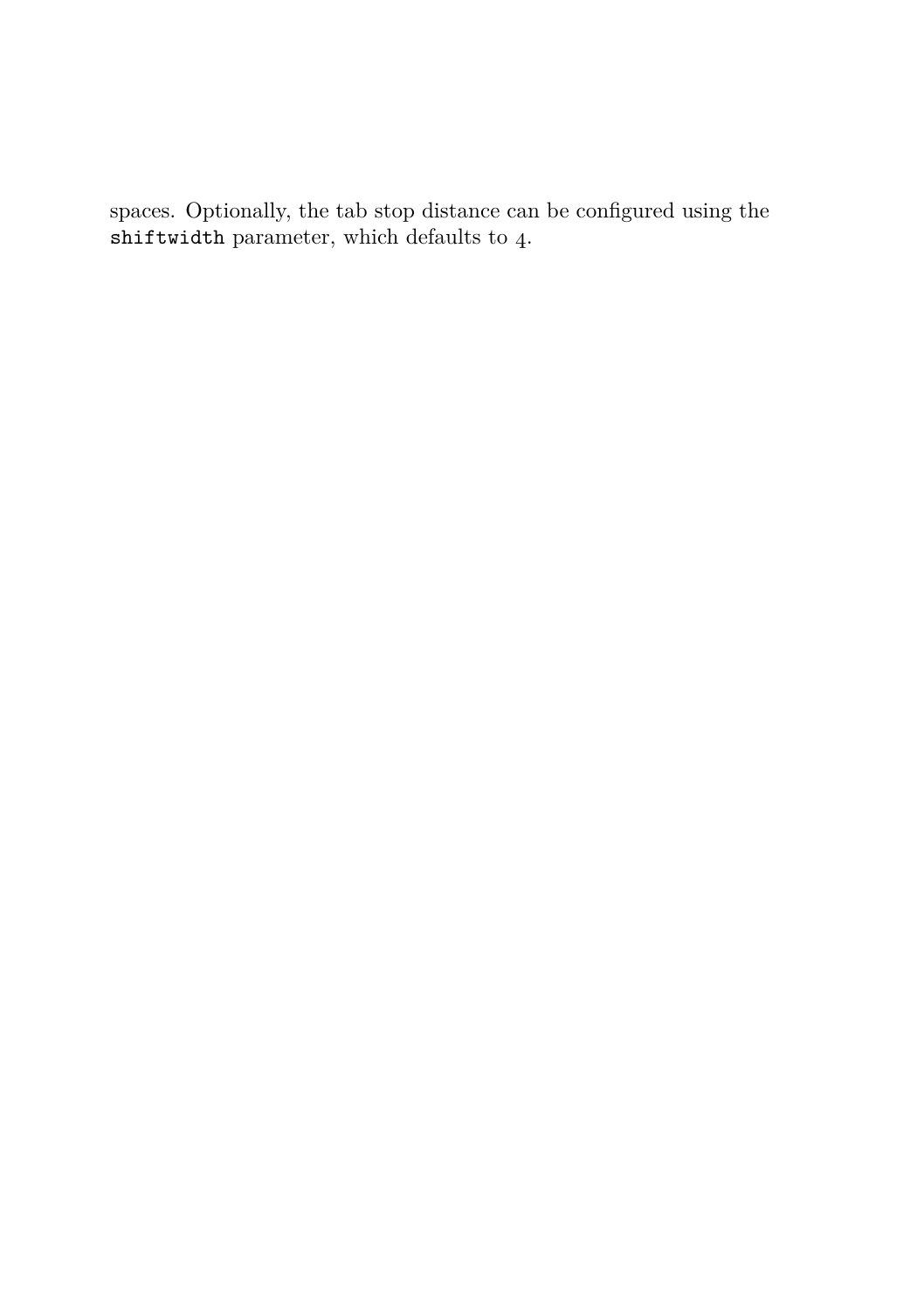#### <span id="page-22-0"></span>7 About this software

The **[docutils](http://docutils.sourceforge.net/)** provide means to translate the extra-convenient markup language reStructuredText into various formats like PDF, HTML and L<sup>A</sup>T<sub>E</sub>X, unfortunately omitting the One True Macro System: ConTEXt.

As far as I am aware of it, there is some support for reStructured-Text in **[Pandoc](http://johnmacfarlane.net/pandoc/)** but as it relies on a rather large set of dependencies it proved very difficult (too difficult for me) to install on my favourite distribution. From the **[interactive demo](http://johnmacfarlane.net/pandoc/try)** I gather that support for reStructuredText's language features is not very extensive and the result did not even come with proper setups. Additionally, it's written in a language I am not familiar with and that does not make use of one the most awesome features of all the the extended capabilities LuaTEX provides: the Lua interpreter.

For quite some time I was thinking about how to implement an reStructuredText parser in LuaTEX, until some **[discussion](http://archive.contextgarden.net/message/20100814.051917.28caafcd.en.html)** emerged on the ConT<sub>E</sub>X<sup>t</sup> mailing list that indicates a broader interest in convenient markup languages across the community. As the alternatives mentioned above don't meet the expectations of a normal ConTEXt user, the initial step to write  $rstConTRXt$  was done. Handling most of the corner cases and usability features of reStructuredText proved in the end not nearly as easy as I imagined.

rstConT<sub>E</sub>X<sup>t</sup> is experimental software and neither feature complete nor thoroughly commented. Keep this in mind before you start using it. Anything might still be subject to change, so expect breakage *in case you start relying on exceptional behaviour* (read: bugs) that does not conform to the reStructuredText specification. Consider filing a bug report instead and wait for me (the maintainer) to fix it,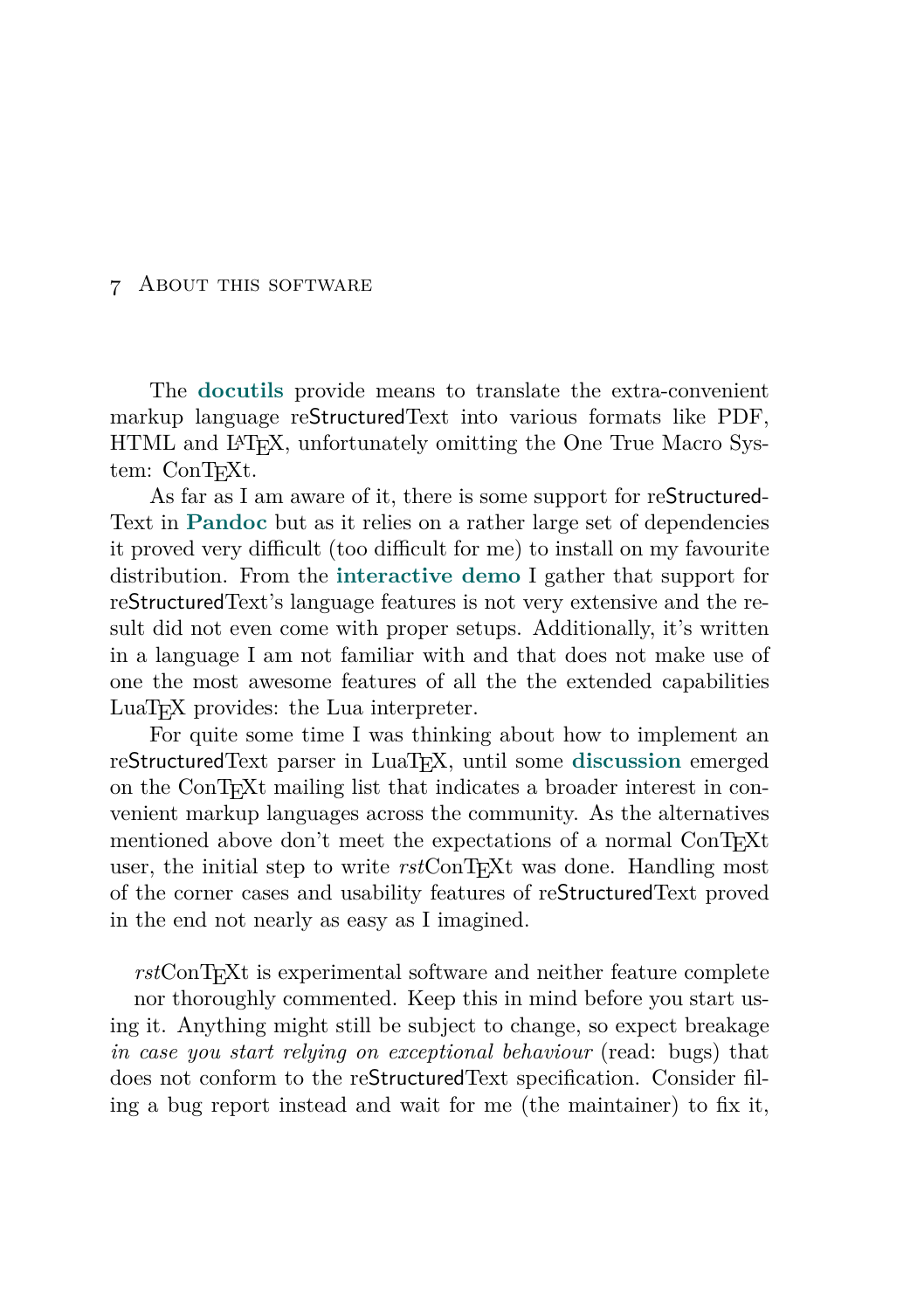because regardless of how much testing I do myself I alway run into the weirdest issues only during the actual deployment of the software. Thus, if you notice that  $rstConTrXt$  does not adhere to the **[outline](http://docutils.sourceforge.net/docs/ref/rst/restructuredtext.html)** of reStructuredText according to the Docutils documentation, very likely you have discovered a corner case I was not aware of.